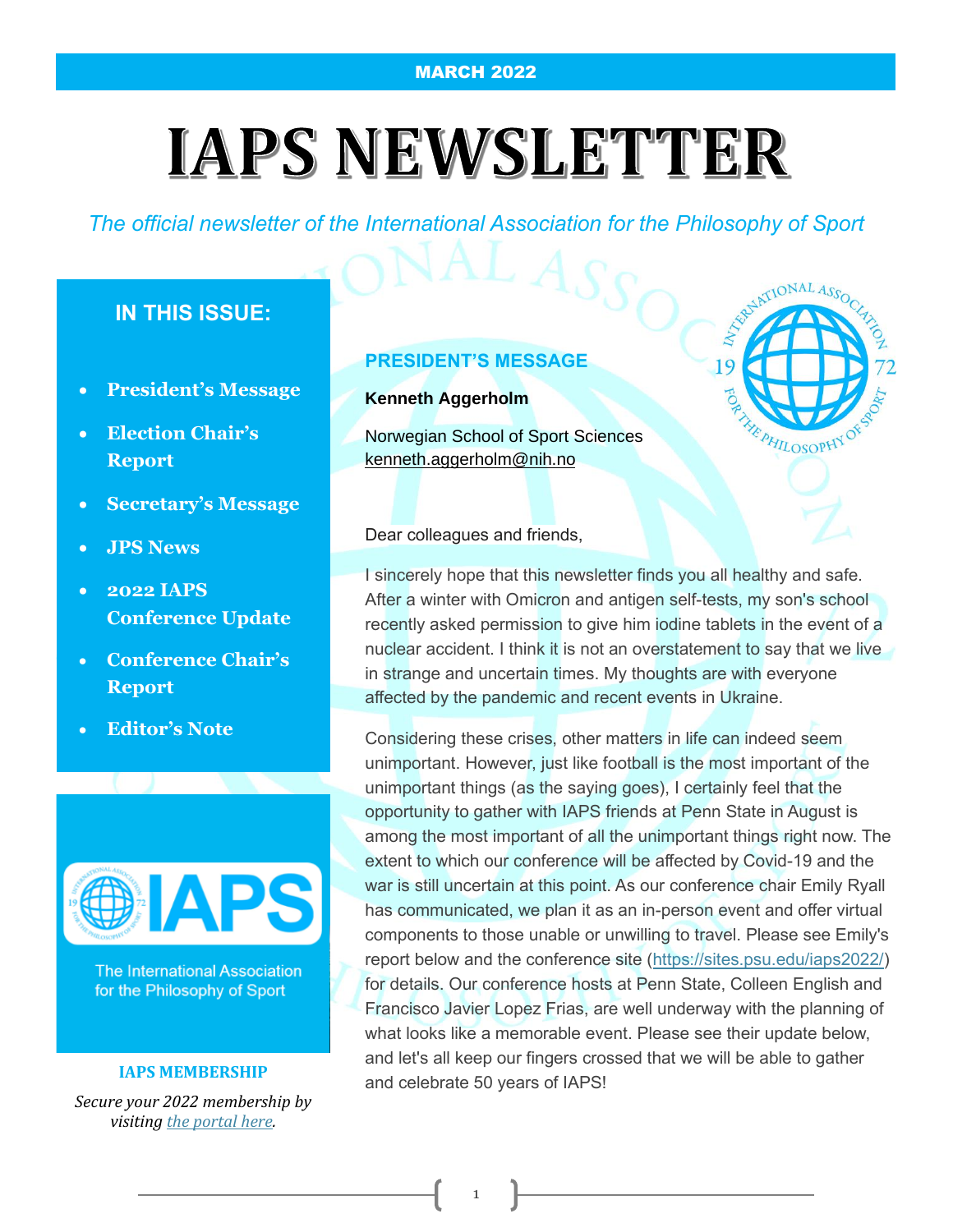A few positions are up for election this year:

- Journal Editor (2-year term)
- Members-at-Large (2 positions, 2-year term)
- Elections Chair (2-year term)
- Honors, Awards, and Future Sites (3-year term)

Please see the report from our Elections Chair Chad Carlson for details and please send your nominations to him (ccarlson@hope.edu). You are also welcome to contact me if you have any questions about the roles or nominations. The dedicated work of all officers is essential for IAPS and I encourage all members to volunteer or nominate others to fill the roles.

We are also seeking nominees for the 2022-2023 Warren Fraleigh Distinguished Scholar Award and the 2022 Heather Reid Distinguished Service Award. You can find criteria for the awards in our constitution, article IX (https://iaps.net/constitution/). Please send nominations with a brief explanation to HAFS Chair Adam Berg (apberg@uncg.edu).

As a final note, I want to reiterate the warm message concerning Warren Fraleigh that Peter Hopsicker shared a month ago:

"I received information that Warren Fraleigh, one of the earliest pioneers of the philosophy of sport and IAPS (originally PSSS), is experiencing some significant health issues and 'is not in good shape.' He is in his 90s. His wife, Sondra, who many of you may know, reached out to request 'handwritten cards' and other notes of support from his IAPS friends and colleagues. (...) I'm sure Warren and Sondra would be deeply thankful for any notes of support you can send."

I hope many of you will send Warren a card and a warm thought. Here is his address:

Warren Fraleigh c/o Sondra Fraleigh 261 Oasis Drive St. George, UT 84770 USA

I wish all members a joyful and peaceful springtime,

Kenneth

*"The opportunity to gather with IAPS friends at Penn State in August is among the most important of all the unimportant things right now."*

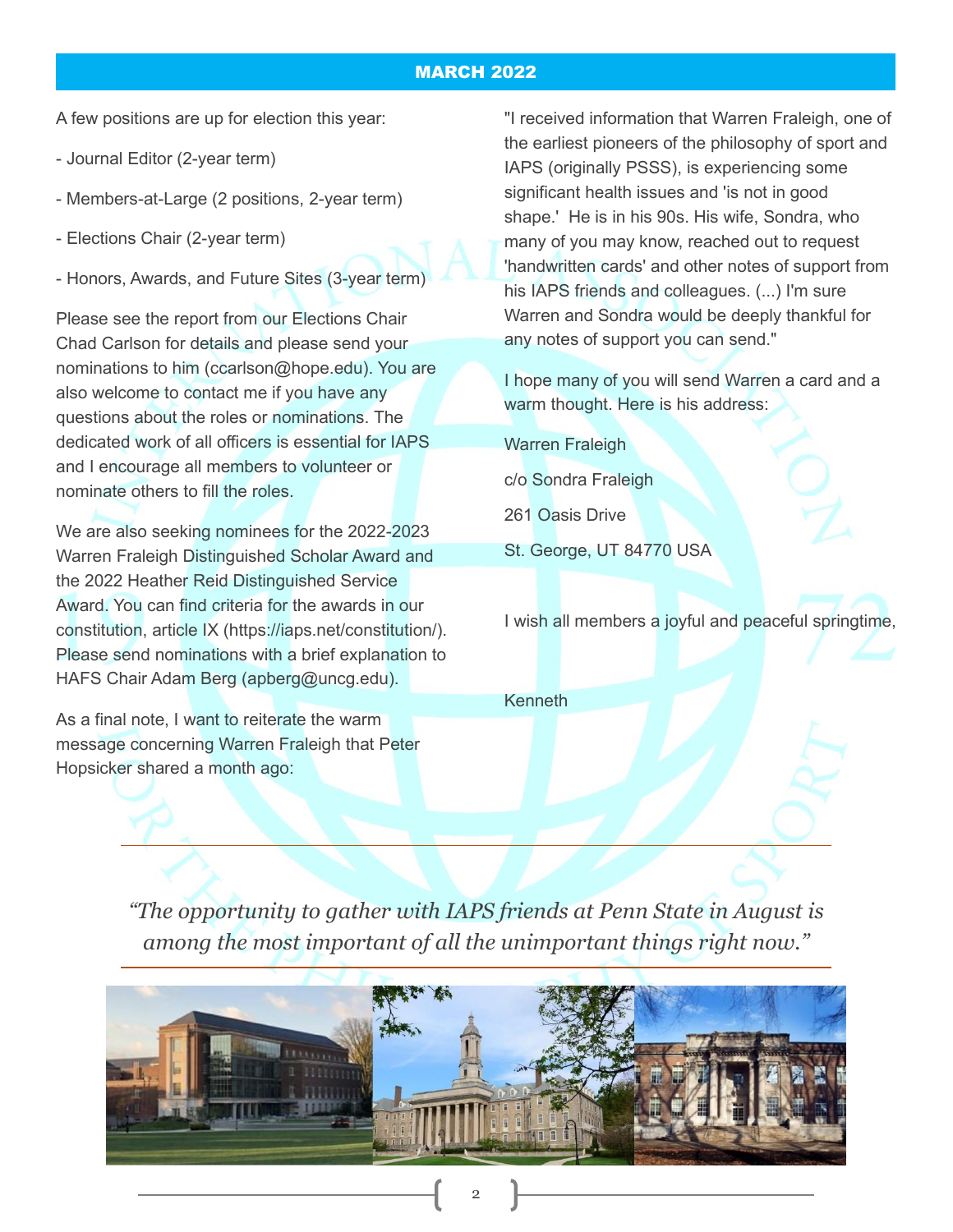## **ELECTION CHAIR'S REPORT**

#### **Chad Carlson**

Hope College

ccarlson@hope.edu

## **Call for 2022 IAPS Executive Council Nominations**

The following positions will become available this fall:

- **Journal Editor (2-year term)**
- **Elections Chair (2-year term)**
- **Member-at-Large (2 positions, 2-year terms)**
- **Honors, Awards, and Future Sites Committee (3-year term)**

Nominations must satisfy a number of conditions:

1. Each nomination must include a nominator, a seconder, and a nominee.

2. The nominator, seconder, and nominee must be members of IAPS. (Note that election onto the Honors, Awards, and Future Sites Committee requires IAPS membership of three years or more.)

3. Nominations must reach Chad Carlson by 1 June 2022: ccarlson@hope.edu

4. The seconder and nominee must acknowledge that they will second or accept, respectively, the

nomination by sending an email to that effect to Chad Carlson.

5. The nominee is advised to supply a brief biography (no more than 200 words) at the time of nomination.

#### **Nomination Procedure**

The easiest way to complete the nomination is for the nominator to copy the original nomination email to both the seconder and the nominee who can then use "reply all" to acknowledge acceptance attach the brief biography. Once the nomination is complete, Chad Carlson will forward an email to the nominator, seconder, and nominee. Please be diligent in fully completing the nomination process.

We will once again use an online elections tool to guarantee anonymous voting. Instructions and the ballot will be sent to IAPS members in June.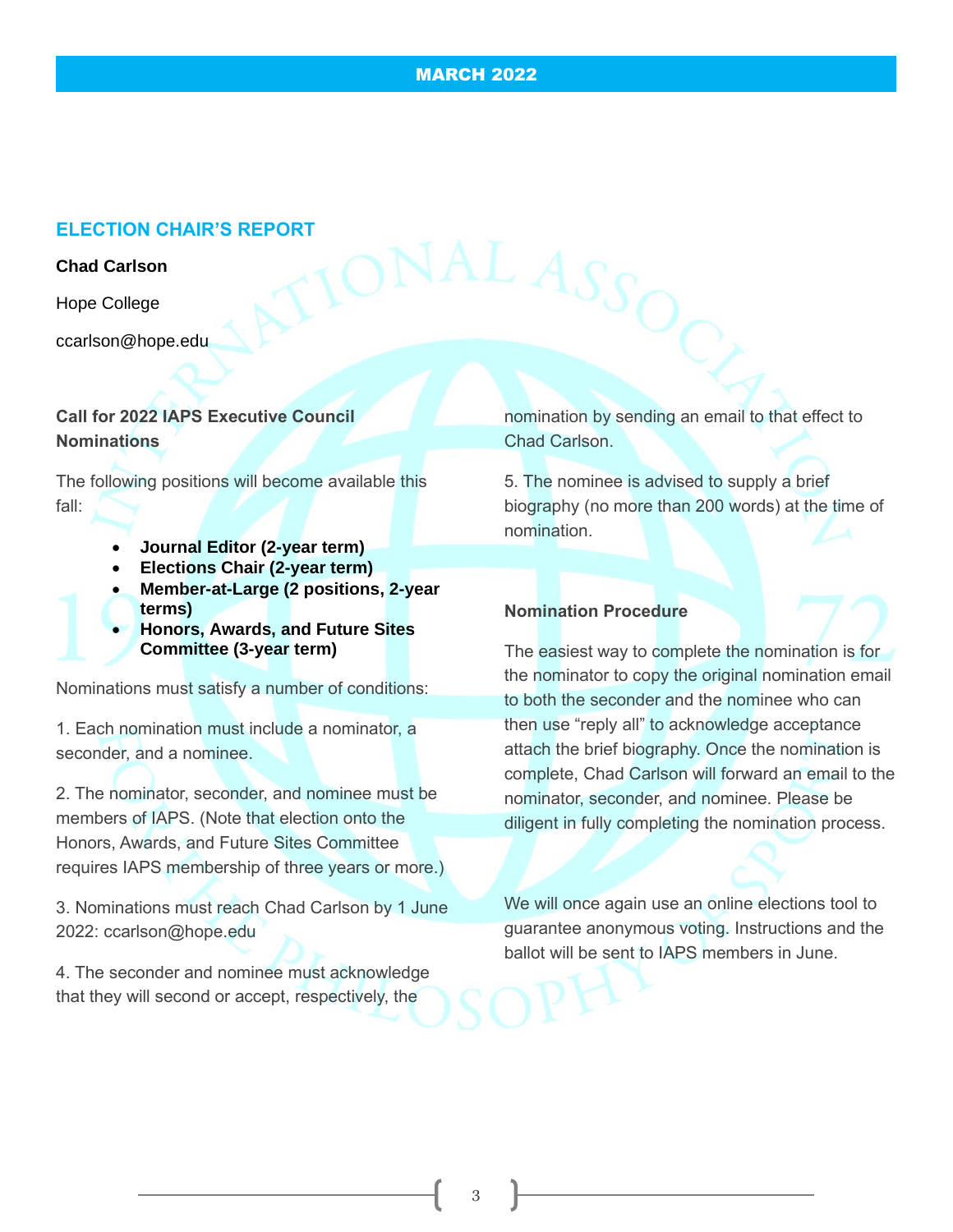### **SECRETARY-TREASURER'S MESSAGE**

#### **Peter Hopsicker**

Penn State Altoona

iaps.sectres@gmail.com

Greetings Friends!

**2022 Memberships can now be secured through our [IAPS membership portal.](http://www.cvent.com/d/r6qccl/3W)** 

Remember that IAPS memberships are on *a calendar year*. The membership you will be purchasing will be for January to December 2022.

#### Quick steps:

- 1. Go here: [IAPS Membership Portal.](http://www.cvent.com/d/r6qccl/3W)
- 2. If you have not already done so, set up a profile. If you have a profile, log in.
- 3. If/once you have set up a profile, click on the "my profile" tab above the IAPS logo.
- 4. Underneath the IAPS logo, you will see "purchase membership." Click that.
- 5. Select your membership and following the instructions to check out.
- 6. You should receive a confirming email. Don't forget to check your junk folder.

If you wish to change your mailing address, email address, or other contact information, you can do so by editing your profile. You will see the place to do that as you check-out.

|          | IAPS Memberships as of March 17, 2022 |  |
|----------|---------------------------------------|--|
| Standard | 120                                   |  |
| Student  | 13                                    |  |
| Total    | 133                                   |  |

#### **IAPS Membership Continental Distribution**

49% North American

26% Europe

17% Asia

5% Australia

3% South America

#### **IAPS Financial Overview 2022**

Balance, all assets, January 1, 2022 \$331,685.75

| Income                 | \$50,803.29  |
|------------------------|--------------|
| <b>Expenses</b>        | \$8,504.31   |
| <b>Net Income</b>      | \$42,298.98  |
| <b>M&amp;T Balance</b> | \$242,451.33 |
| <b>PayPal Balance</b>  | \$810.13     |
| Investments            | \$118,657.13 |

Balance, all assets, March 17, 2022 \$361,918.59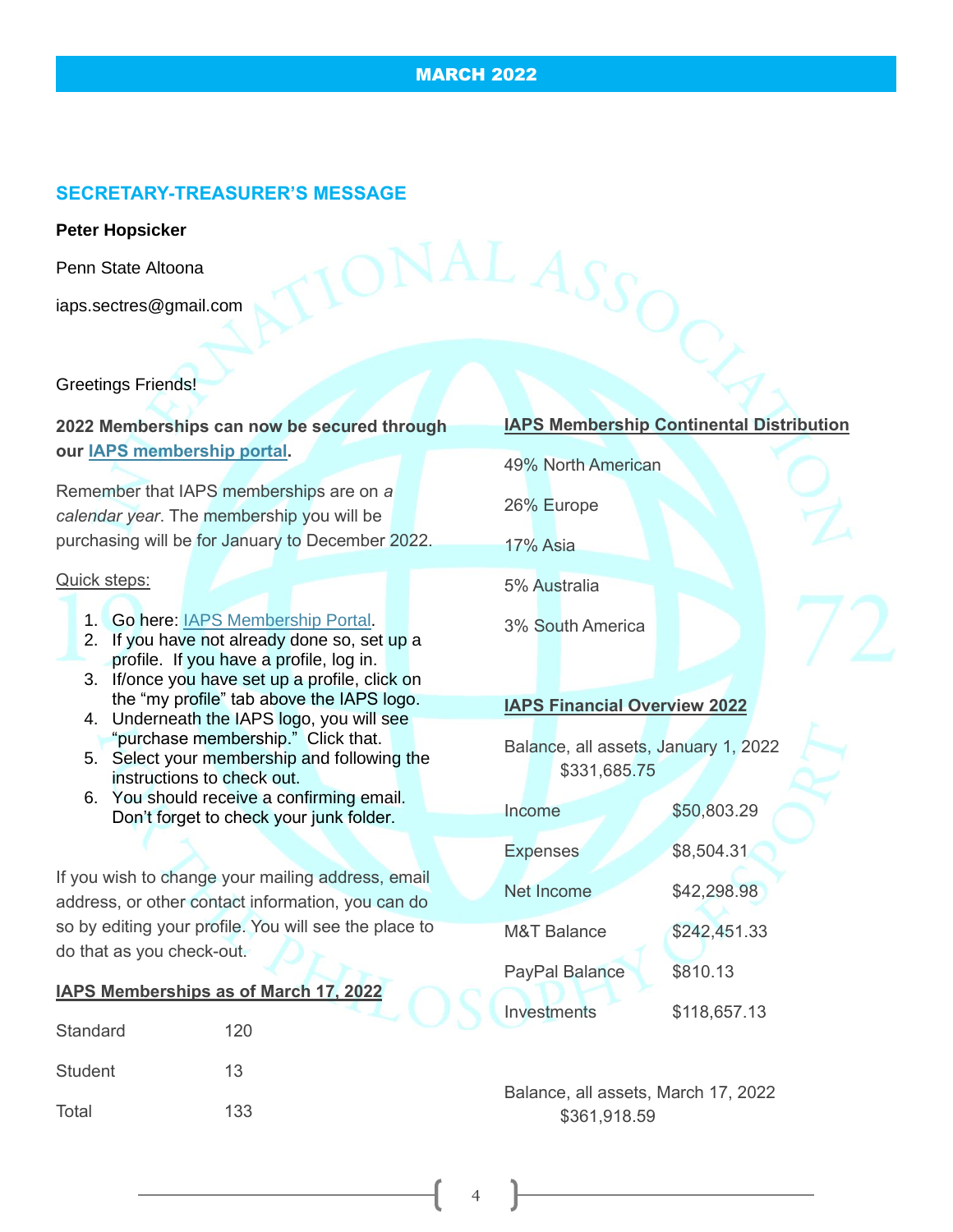## **NEWS FROM THE EDITOR OF THE** *JOURNAL OF THE PHILOSOPHY OF SPORT*

### **Paul Gaffney**

St. John's University

#### gaffneyp@stjohns.edu

We have been behind schedule for the last two print issues. The November 2021 issue (*JPS* 48-03) was not mailed until January 2022, and the March 2022 issue (*JPS* 49-01) has just been shipped and should be arriving in the mail shortly. That explains the recent delays but by now everyone should have received the November 2021 issue, and within the next month or so you should receive the March 2022 issue. As always, if you have any problems or questions about receipt of the print issues in the mail, please contact me directly and I will follow up with the people at Taylor & Francis to get it resolved. The first thing to check is whether your IAPS dues are paid up – if your membership is current but you have not received your issue(s), I can work on it.

*JPS* 48-03 (November 2021) was a Special Issue focusing on C. Thi Nguyen's recent publication *Games: Agency as Art* (Oxford University Press, 2020). This issue was guest-edited by Christopher Yorke and J.S Russell and comprises articles by thirteen authors, many of them first-time contributors to *JPS*. We recently learned that Routledge, Taylor and Francis, intends to republish this Special Issue as part of their SPIB (Special-Issues-as-Books) program, which is very good news for IAPS and the *JPS.* Thank you to all involved.

As I have reported in previous Newsletters, there is a new link on the *JPS* website that invites Special Section/Special Issue proposals. Special Sections are typically 5-7 articles, 7,000 words each, and Special Issues are 10-12 articles. IAPS members can propose Special Sections/Issues at any time, which the Editorial Board will discuss at the Board meeting at the annual conference in the fall, or perhaps during the year through emails if the topic is topical and therefore more time sensitive. As part of the plan, proposals should plan to include a call for papers on the proposed topic to give all interested authors a chance to contribute.

The past two calendar years (2020 and 2021) saw the highest number of new submissions to the journal in recent memory. During a typical twelve-month period, we receive between 60-70 new submissions, but in the years 2020 and 2021 we received more than 100 new submissions each year. This total includes Special Issue invited articles, and six Book Reviews per year. The increased activity, from various countries all over the world, provides clear evidence of the growing interest in our field as a serious academic inquiry.

As I reported in previous Newsletters, Taylor & Francis has recently created a very informative link on the journal website—**Journal Metrics.** All information is clearly explained on the link and is available to IAPS members at any time. A few highlights from the year 2021:

- 107,000 downloads/views of *JPS* articles, which is up from 65,000 in 2020.
- Impact Factor of 1.022, which compares favorably with our previous highest number in 2016, which had an Impact Factor of 0.926
- 28% Acceptance Rate
- 54 days average from submission to first decision
- 65 days average from submission to first post review decision
- 12 days average from acceptance to online publication.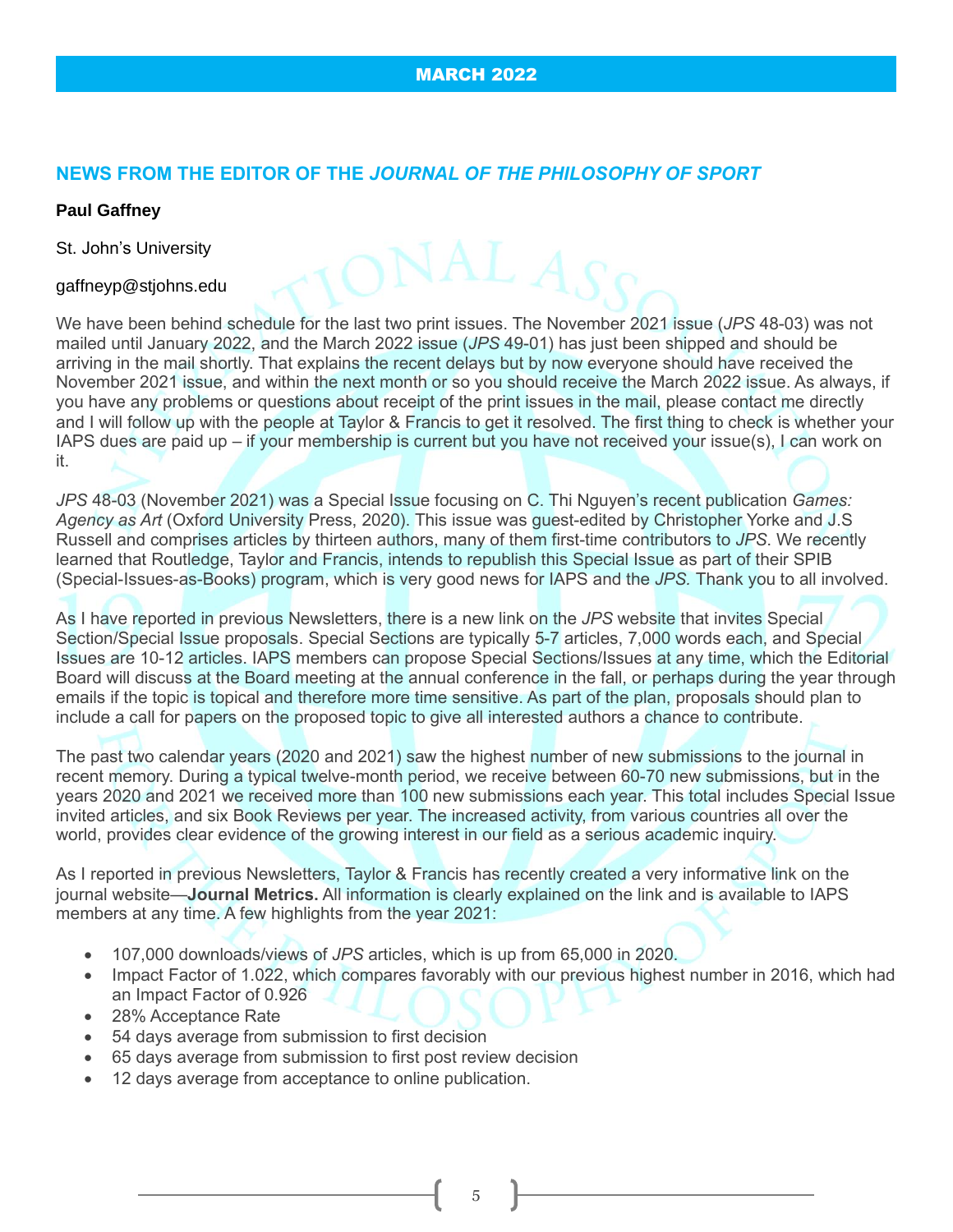#### **2022 IAPS CONFERENCE UPDATE**

## **Colleen English**

Penn State Berks

cue113@psu.edu

#### **Francisco Javier Lopez Frias**

Penn State

fjl13@psu.edu

## **IAPS 2022 – Penn State University, USA**

We are excited to welcome IAPS 2022 to Penn State in August! We wanted to share the conference website with you all, where you can find information about accommodations, registration, and transportation (and updates as the conference nears).

Website: <https://sites.psu.edu/iaps2022/>

We are also working on celebrations for the 50<sup>th</sup> anniversary of IAPS. Right now, we are looking for photos to include as part of a slideshow that we will play during parts of the conference as a way to look back at the organization. If you have photographs you'd like to share with us, please email them to either or both of us directly (Colleen English: cue113@psu.edu; Javi Lopez: fjl13@psu.edu). We'd greatly appreciate anything you'd be willing to share!

Hoping to see you in August!

*The conference will be held from Sunday, August 14 to Wednesday, August 17, 2022, in University Park, PA, USA.*

For those who would like to come to State College on Saturday, August 13, we have planned a social, outdoor event at Stone Valley Recreation Area, which will include opportunities for hiking, boating, and playing diverse ball sports. For more information, see:

<https://studentaffairs.psu.edu/campusrec/stonevalley>

| <b>Registration</b>          | <b>Fee</b>     |
|------------------------------|----------------|
| Member (early)<br>(regular)  | \$175<br>\$200 |
| Student (early)<br>(regular) | \$125<br>\$150 |
| Guest                        | \$100          |
| Virtual                      | \$60           |